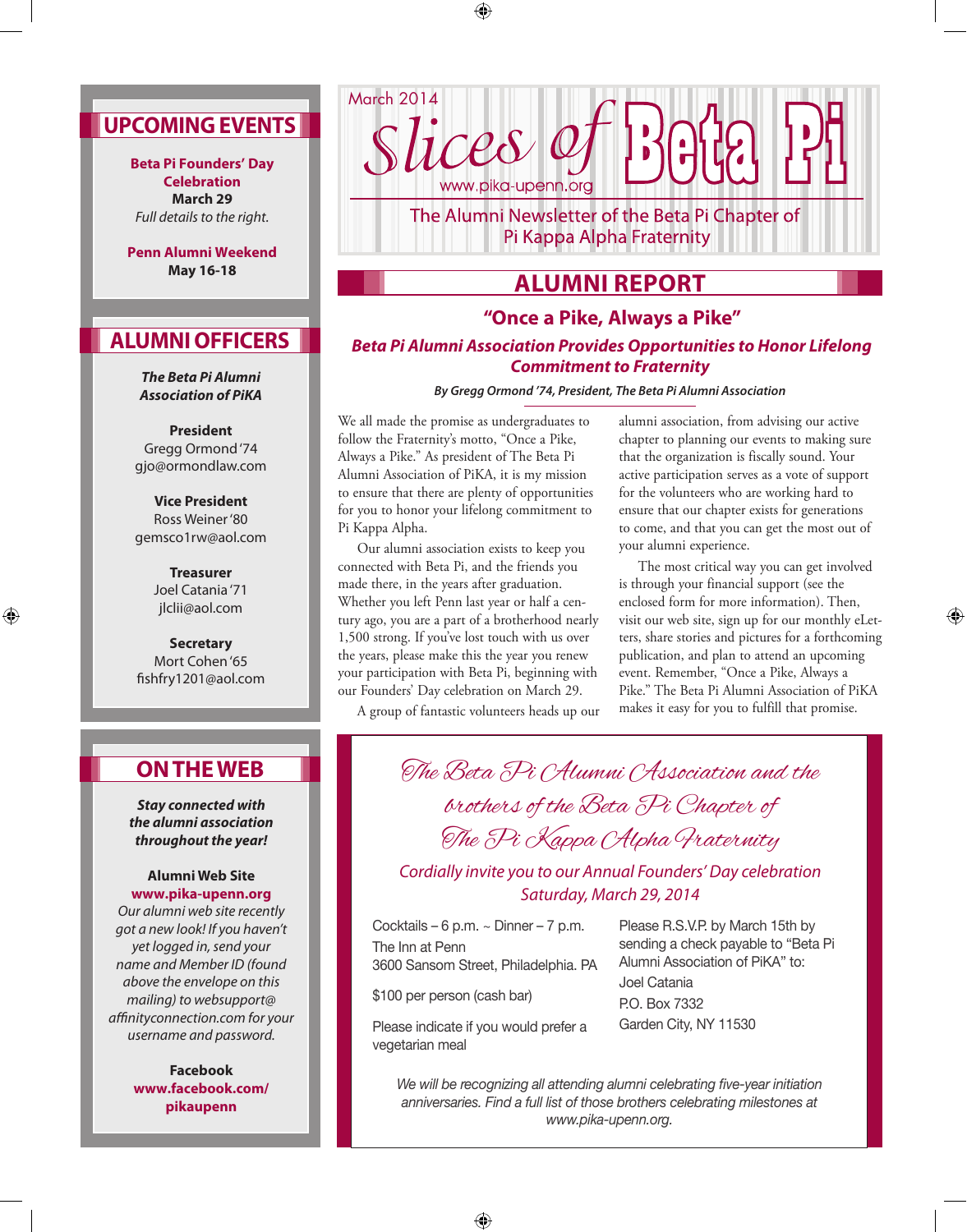# **Then & Now**

## **Celebrating the Big 5-0 in Style**

### *Group of '80s Alumni Plan to Mark 50th Birthdays at 2014 Beta Pi Founders' Day Event*

A group of '80s alumni is planning to celebrate their 50th birthdays this year in style: by attending Beta Pi's Founders' Day celebration. These'80s alums look forward to coming back to relive the glory days, test their beer pong skills, and celebrate the lifelong



*'80s brothers back in 1986 (left) and at a more recent reunion. Who do you think has changed the most?*

bonds of brotherhood.

Rumor has it that quite a few of these brothers met their wives at Penn (including several Dream Girls), and some also have kids who followed in their footsteps and are now undergrads on campus. We look forward to catching up with them in upcoming issues of our monthly eLetter.

Special thanks to **Mike Shein '83** for sharing this Then & Now photo of brothers from his era. We're looking forward to seeing many of them at Founders' Day in a few weeks.

#### *Share stories and photos from your own era at www.pika-upenn.org.*

## **In Memory**

## **Celebrating the Life of Scott Mackler '77**  *Beta Pi Brother Lost His Battle with ALS in November*

The Beta Pi Alumni Association is profoundly sad to report that **Scott Mackler** (Beta Pi 1977) lost his long and valiant battle with ALS on November 13, 2013. Even as we mourn his death, let us celebrate his life.

Scott confronted an unspeakable challenge and taught us all how to live, even in the face of death. His accomplishments are

breathtaking. His incredible sense of humor and selflessness will inspire us all to be better people and to cherish every moment of our lives. Finally, the way in which he and his remarkable family turned a personal tragedy into an opportunity to improve the lives of countless of Scott's fellow ALS sufferers will serve as a model for all of us to emulate.

 Brother **Bruce Wolfson** (Beta Pi 1971), President of the IIKA Foundation, has spent a great deal of time this past decade talking about what it means to be a True Pike. As he recently noted, Scott was the embodiment of a True Pike. May Scott's soul rest in peace and his family, fraternity brothers, and many friends be comforted.

## **Walking for Scott**

### *Harvey Mackler '72 Heads Up Statewide Walks in Memory of His Brother Lost to ALS*

**Harvey Mackler '72** and his brother **Scott '77** had always been close. Scott followed

in his brother's footsteps, attending Penn and ultimately pledging PiKA.

So in the wake of Scott's passing from ALS, it is only fitting that Harvey do something big to honor the special bond he had with his brother. Harvey will be participating in all six Walk to Defeat ALS events in the state of Florida this year.

"Scott and I spoke in October of this past year," Harvey said. "We decided to create a program in Florida for assistive technology, just as we had done in the greater

> Philadelphia area. We wanted to offer this program to more PALS (Persons with ALS)."

 Harvey had a modest involvement with the Florida group, so this was the first natural expansion of their efforts.

 "The walks are their largest fundraiser, so allowing my colleagues statewide to participate was a no-brainer," he said. "In past years I only walked in Tampa."

Efforts to advance Scott's program, the Scott A. Mackler, MD, PhD, Assistive Technology Program, by his loved ones and friends, affectionately known as Scott's Crew, have raised over \$1.8 million in Pennsylvania and already more than \$23,000 in their first effort in Florida.

"As we do not anticipate a cure in our lifetime, being able to bring some communication normalcy to PALS in honor of Scott is an honor for us," Harvey said. "He was blessed with a strong support group."

If you would like to get involved with a Walk to Defeat ALS in memory of Scott, email Harvey at harvey@gempire.com or visit the link found at **www.pika-upenn.org**.

⊕

*Harvey Mackler '72 with his brother Scott '77.* 

⊕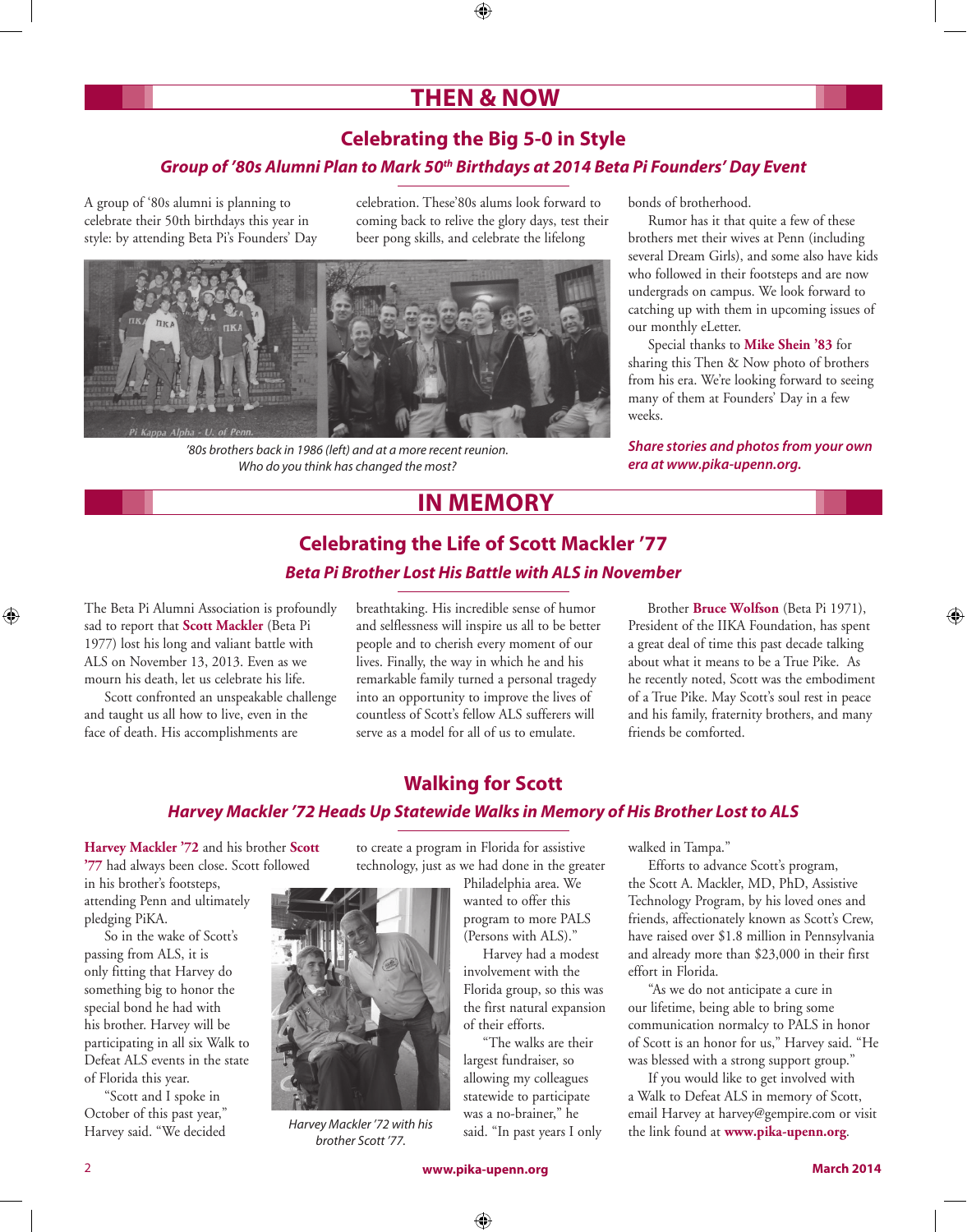# **Featured Alumni**

⊕

## **Notable Career Paths Create a Storyline for Two Brothers in Penn Publication**  *Matt Klapper '02 and Howard Spiegler '66 Featured in The Penn Gazette for Distinguished Work*

Two Beta Pi brothers have already been featured in *The Pennsylvania Gazette* so far this year.

**Matt Klapper '02** was featured in early January for the career path he's taken since graduating from Penn in 2005. He has worked in multiple advisory positions for Cory Booker, junior United States Senator from New Jersey (for whom he started volunteering with as an undergraduate), earned a law degree from Yale University, and became a full-time firefighter in New Jersey.

Find a link to the full feature on Brother Klupper from *The Penn Gazette*, which gives a glimpse into Matt's stature as a firefighter (his interest piqued when he left Penn as an undergraduate to travel to NYC as a first responder on 9/11), his work with Senator Booker, and how he seamlessly merges both aspects of his life, at **www.pika-upenn.org**.

**Howard Spiegler '66** was also featured in January for his ties to a \$19 million painting, simply known as "Portrait of Wally." An attorney that specializes in the field of art an antiquities law, Spiegler was presented with the case of a piece of art looted during the Holocaust that ultimately made its way on loan to the

Museum of Modern Art. Spiegler took lead on the case "United States of America v. Portrait of Wally" to get the piece back to the family of the rightful owner.

Find a link to the full article at **www.pika-upenn.org**.

*A third Beta Pi brother has had a recent connection to The Penn Gazette. The feature on Howard Spiegler was written by Dave Sears '66, a former SMC at Beta Pi.*

## **The Foundation of the Old Guard**

### *How a Group of Alumni Met 35 Years Ago and Has Been Meeting Annually Ever Since*

*Thank you to Don Schreiber '50 for giving us a glimpse into the founding of The Old Guard.*

The annual Beta Pi Alumni December Luncheon, attended by members now known as the "Old Guard," started more than 35 years ago. The founders were **Dale Doll and George Trimmer** from York, Pa. and **Harry Schaub** from Philadelphia. All, like me, graduated in 1950. They all could read, write and speak German; I can't. George invited me to join them probably due to my last name being Schreiber, which is German for "writer".

I knew where many of the Beta Pi

alumni from classes near 1950 lived and I was asked to contact them to join our group. Originally the only requirement was to have some German ancestry. That ended when I spoke with **Jack Accetta '51**(who is 100% Italian). When I told him the requirement, he responded "Go to Hell!" Then he added "I read *Mein Kampf.*" He was in. So ended any German requirement.

It was decided the luncheon date would always be the second Friday in December, which made it easy to remember. In the beginning we met at Philadelphia hotels and as we grew we moved to the Union League

**Alumni Updates**

taking a few tables and then to requiring a separate room. We now meet at the Merion Cricket Club. In time we realized we needed to add younger alumni so today there are many classes represented. The average attendance is about 20 and with Pikes from PA, NJ, NY, MD, DE and even FL and Nicaragua. We also invite the current SMC to join us and he updates us on the status of the house and the undergraduates.

 Our luncheon has been a perfect setting to meet with old and new brothers and learn what has happened to our alumni in the past year.

#### **Dave Jones '63**

⊕

(409 S. Garfield St., Arlington, VA 22204; jonesdt@aol.com) As a secondtime grandparent, our two grandsons (living in NYC) are a special treat for us septuagenarians.

Professionally, I've just finished work as part of the team writing/editing the State Department's flagship publication, the annual human rights report, assessing the status of 196 disparate countries.

Otherwise, I continue to write professionally with a Yahoo blog, "David versus David" published on the Internet twice monthly. And a long-in-process study on Canada-U.S. relations, "Alternative North Americas", is about to be published.

#### **Gary Hoffman '67**

(1825 I St. NW, Washington, DC 20006; gmhoffmanfl@aol.com) I recently retired after practicing Intellectual Property law for 47 years. For the last 27 years, I was with the firm of Dickstein Shapiro, where I had started and headed the firm's 100-attorney IP Group. Ileene (Temple 1969) and I have made our primary residence in IBIS in West Palm Beach. I am still active in various legal associations and charitable organizations and special projects for such groups. In October, I received the President's distinguished service award from the Intellectual Property Owners Association.

#### **Cory Bray '03**

(5024 Lillian St., Houston, TX 77007; cory. bray@gmail.com) I'm currently the Regional Director of Business Intelligence at CorSource Technology Group. We are a consulting firm that helps companies leverage technology to grow profits, cut costs, and mitigate risk.

I recently travelled with two other brothers to Southeast Asia for 17 days to celebrate our 30th birthday party. I'm looking forward to attending bachelor parties for **Willie Alers '04**  and **Salem Tierce '02** in March 2014. It's sad to see them give in to temptation, but they are going to be some killer parties!

Slices of Beta Pi **www.facebook.com/pikaupenn** 3

⊕

⊕